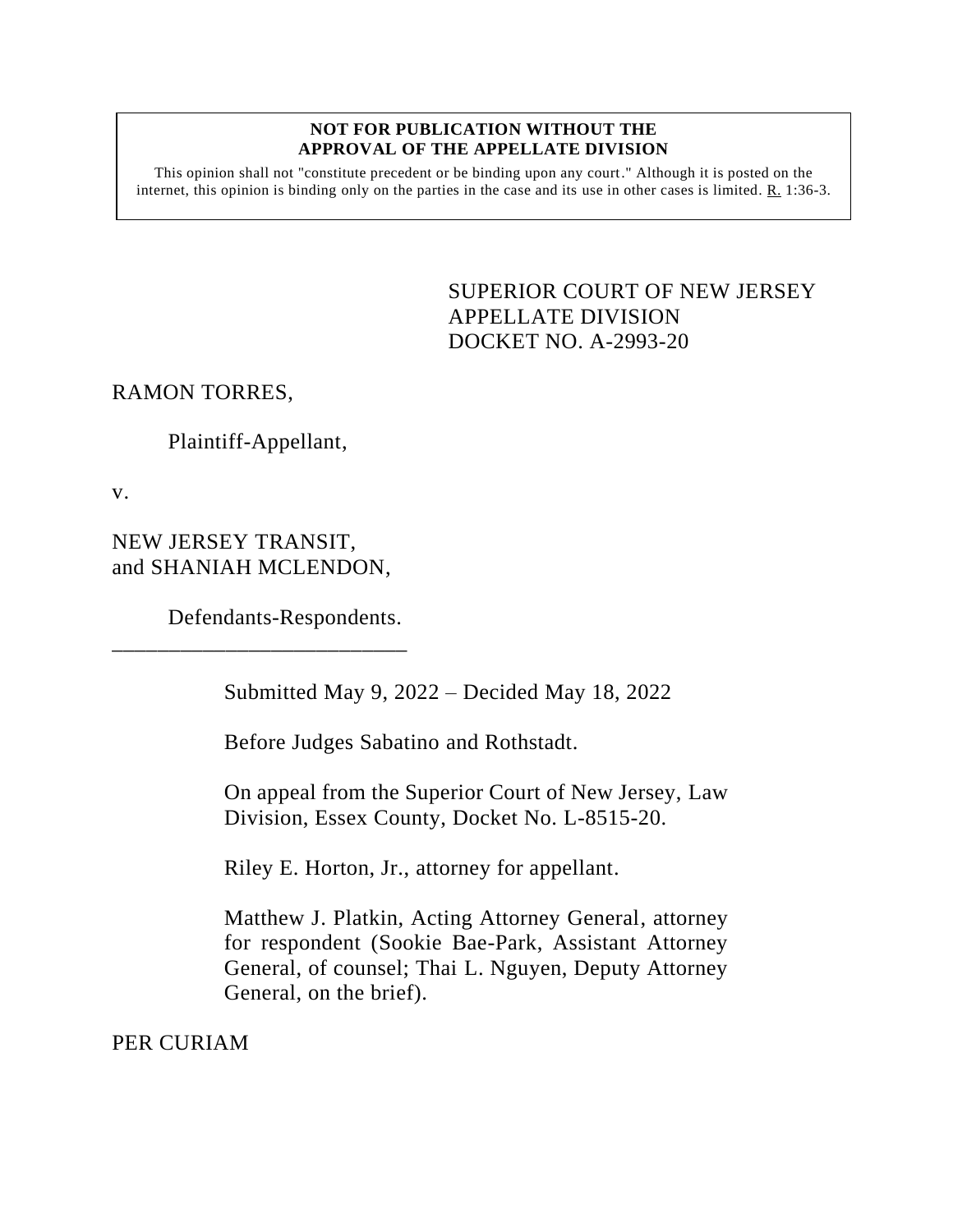Plaintiff appeals the trial court's May 19, 2021 order dismissing her negligence claims against codefendants New Jersey Transit and Shaniah S. McLendon, a bus driver employed by New Jersey Transit. The dismissal order was based on plaintiff's failure to serve a timely notice of tort claim upon those defendants within the ninety days prescribed by N.J.S.A. 59:8-8(a). We affirm, substantially based on the sound analysis set forth by Judge Thomas M. Moore, in his written statement of reasons that accompanied his order.

The pertinent circumstances may be concisely stated as follows. Plaintiff was injured on May 28, 2019 when his vehicle collided with a New Jersey Transit bus operated by McLendon, a New Jersey Transit employee. Because New Jersey Transit is a public entity and McLendon is a public employee, plaintiff was obligated under N.J.S.A. 59:8-8(a) to serve a notice of tort claim upon New Jersey Transit within ninety days, i.e., by on or before August 26, 2019.

Plaintiff issued a notice of claim by certified mail on July 22, 2019, within the ninety-day period. However, for reasons that neither he nor his counsel explain in a certification, the notice was not served on New Jersey Transit. Instead, the notice was served on a wholly different entity, the Tort and Contract Unit in the State Department of the Treasury. It is undisputed that no notice of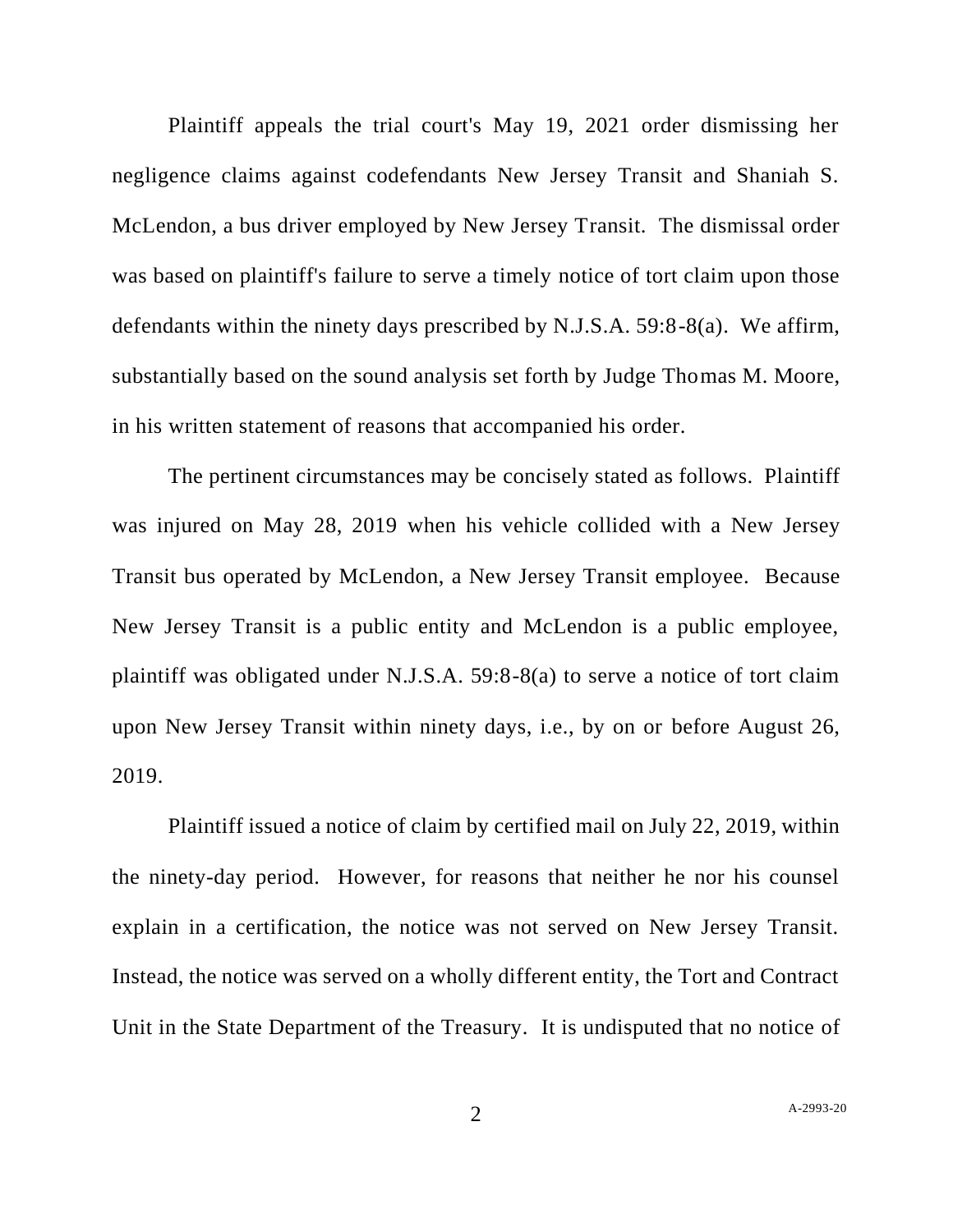claim was served on New Jersey Transit concerning plaintiff's claim, as confirmed by a certification from an investigator and records custodian with New Jersey Transit.

Plaintiff filed this negligence case against New Jersey Transit and the bus driver in December 2020. In lieu of an answer, defendants moved to dismiss the case due to plaintiff's failure to file a timely notice. Plaintiff opposed the motion, arguing his lapse in serving the notice was an excusable "technical defect," that he "substantially complied" with the statute by transmitting the notice to the Treasury, and that defendants' dismissal motion should be disallowed by principles of equitable estoppel.

We agree with Judge Moore's rejection of these arguments and his dismissal of the lawsuit. As an undisputed matter of law that can be easily verified by consulting the statutes, New Jersey Transit is a distinct "sue and be sued" public entity that is not part of the State Department of Treasury. N.J.S.A. 27:25-5(a) (concerning New Jersey Transit's legal status); N.J.S.A. 59:1-3 (defining public entities under the Tort Claims Act ("TCA")); see also Muhammad v. N.J. Transit, 176 N.J. 185, 193-94 (2003) (confirming New Jersey Transit's status as a distinct public entity).

3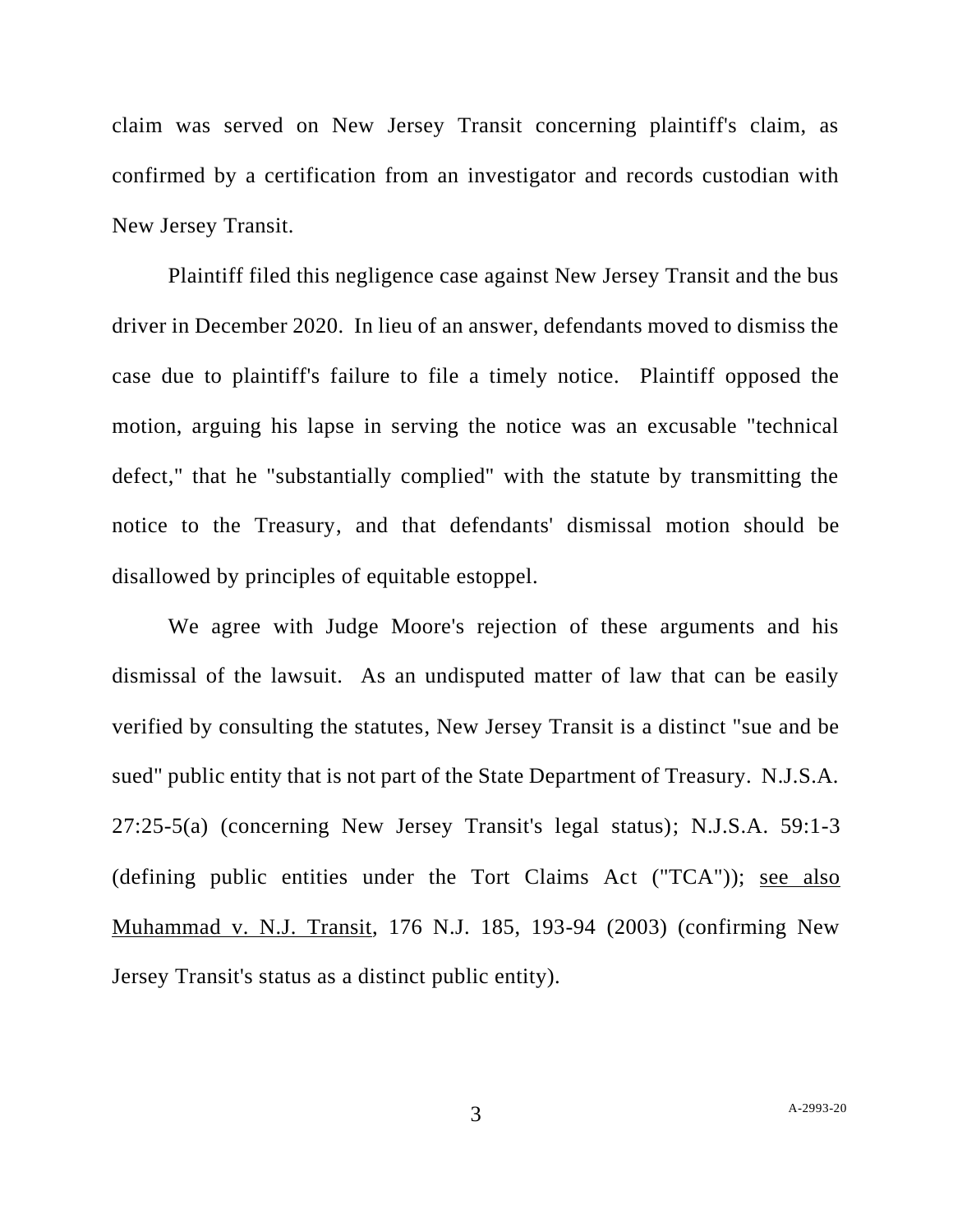The Treasury had no obligation to forward the misdirected notice to New Jersey Transit. O'Donnell v. N.J. Tpk. Auth., 236 N.J. 335, 345 (2019) (reiterating that under the TCA, "[t]he notice of claim must 'be filed directly with the specific local entity at issue."") (quoting McDade v. Siazon, 208 N.J. 463, 476 (2011)) (emphasis added). It is a plaintiff's obligation to serve the notice of claim on the correct public entity within the ninety-day deadline, so that the entity has an opportunity to promptly investigate the claim and consider resolving it expeditiously. McDade, 208 N.J. at 476; Leidy v. Cnty. of Ocean, 398 N.J. Super. 449, 454-55 (App. Div. 2008). Due to plaintiff's mistake, that obligation was not fulfilled.

The motion judge did not misapply his discretion in rejecting plaintiff's arguments of substantial compliance and equitable estoppel. Plaintiff did not substantially comply with the statute. H.C. Equities, LP v. Cnty. of Union, 247 N.J. 366, 386 (2001) (explaining the limited grounds for applying the substantial compliance doctrine, including "a reasonable explanation [as to] why there was not a strict compliance with the statute.") (internal citations omitted). Although New Jersey Transit had received a police report about the collision, that report did not (and normally would not) alert the transit agency that plaintiff intended to file a personal injury lawsuit against it.